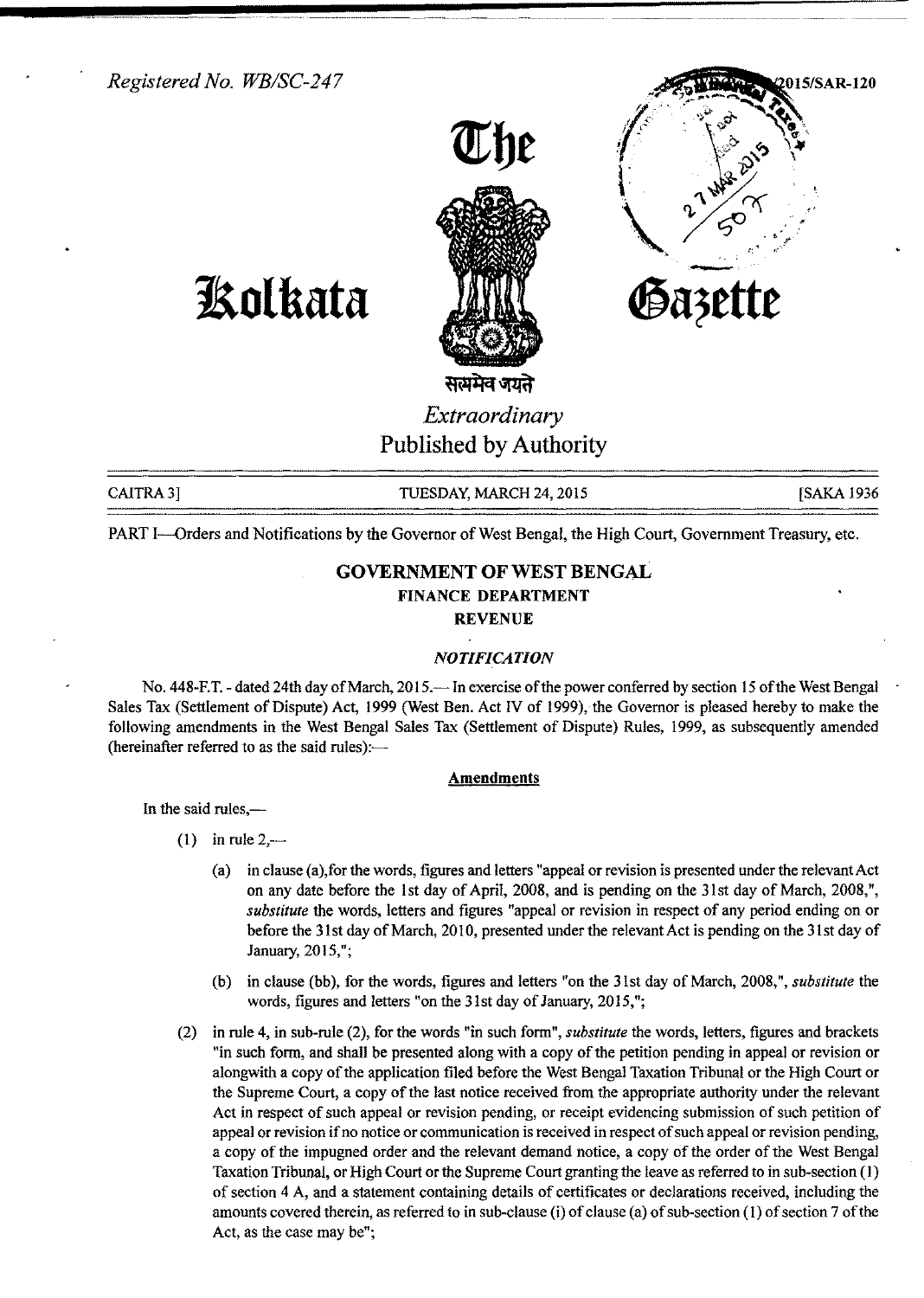### (3) for Form 1, *substitute* the following form:-

#### "THE WEST BENGAL SALES TAX (SETTLEMENT OF DISPUTE) RULES, 1999

### FORM 1

## Application for settlement of arrear tax, interest or penalty in dispute under section 5 of the West Bengal Sales Tax (Settlement of Dispute) Act, 1999.

*(See* rules 3 and 4)

To

....................................................... [the Designated Authority]

I, , proprietor / partner / karta / Managing Director / principal officer / duly authorised officer/ President/ Secretary/ legal heir/ successor/ assignee or nominee/ myself/ on behalf of an applicant, being eligible under section 4, or section 4A, of the West Bengal Sales Tax (Settlement of Dispute) Act 1999 (West Ben. Act IV of 1999), hereby apply for settlement of arrear tax, penalty or interest in dispute under section 5 of that Act and the relevant particulars are furnished below:-

| 1. | Name of the applicant (name of the proprietor / partner /<br>company / society, etc.) :                       |                    |                         |                         |                              |
|----|---------------------------------------------------------------------------------------------------------------|--------------------|-------------------------|-------------------------|------------------------------|
| 2. | Trade name of the business                                                                                    |                    |                         |                         |                              |
| 3. | Address of the principal place of business                                                                    |                    |                         |                         |                              |
| 4. | Postal address at which communication may be made                                                             |                    |                         |                         |                              |
| 5. | E-mail id to which notices / communications may be sent                                                       |                    |                         |                         | $\ddot{\phantom{a}}$         |
| 6. | Mobile number to which communications may be sent                                                             |                    |                         |                         |                              |
| 7. | Act under which the appeal / revision is pending                                                              |                    |                         |                         |                              |
| 8. | Registration Certificate Number under the relevant Act:                                                       |                    |                         |                         |                              |
| 9. | Period of assessment of tax / determination of interest<br>(a)<br>in respect of which the application is made | From: DDMMYYYY     |                         | To: DDMMYYYY            |                              |
|    | (b)<br>assessment case No., if any                                                                            |                    |                         |                         |                              |
|    | amount of demand as per last<br>(c)<br>notice of demand                                                       | Tax $(\vec{\tau})$ | Interest $(\vec{\tau})$ | Penalty $(\bar{\zeta})$ | Late Fee $(\overline{\tau})$ |

|     |     | 10. Particulars of the appeal / revision / application pending —                                               |  |
|-----|-----|----------------------------------------------------------------------------------------------------------------|--|
|     | (a) | the authority / forum / Court before which the appeal /<br>revision / application is pending                   |  |
|     | (b) | date of presentation / filing of the pending petition                                                          |  |
|     | (c) | the appeal / revision case No., if communicated                                                                |  |
|     | (d) | matter No., if pending before Tribunal/Court                                                                   |  |
|     | (e) | date on which leave granted by Tribunal/Court as<br>referred to in sub-section $(1)$ of section 4 A.           |  |
| 11. |     | Particulars of any earlier application made for settlement<br>of the dispute to which this application relates |  |

*(including application before Settlement Commission)*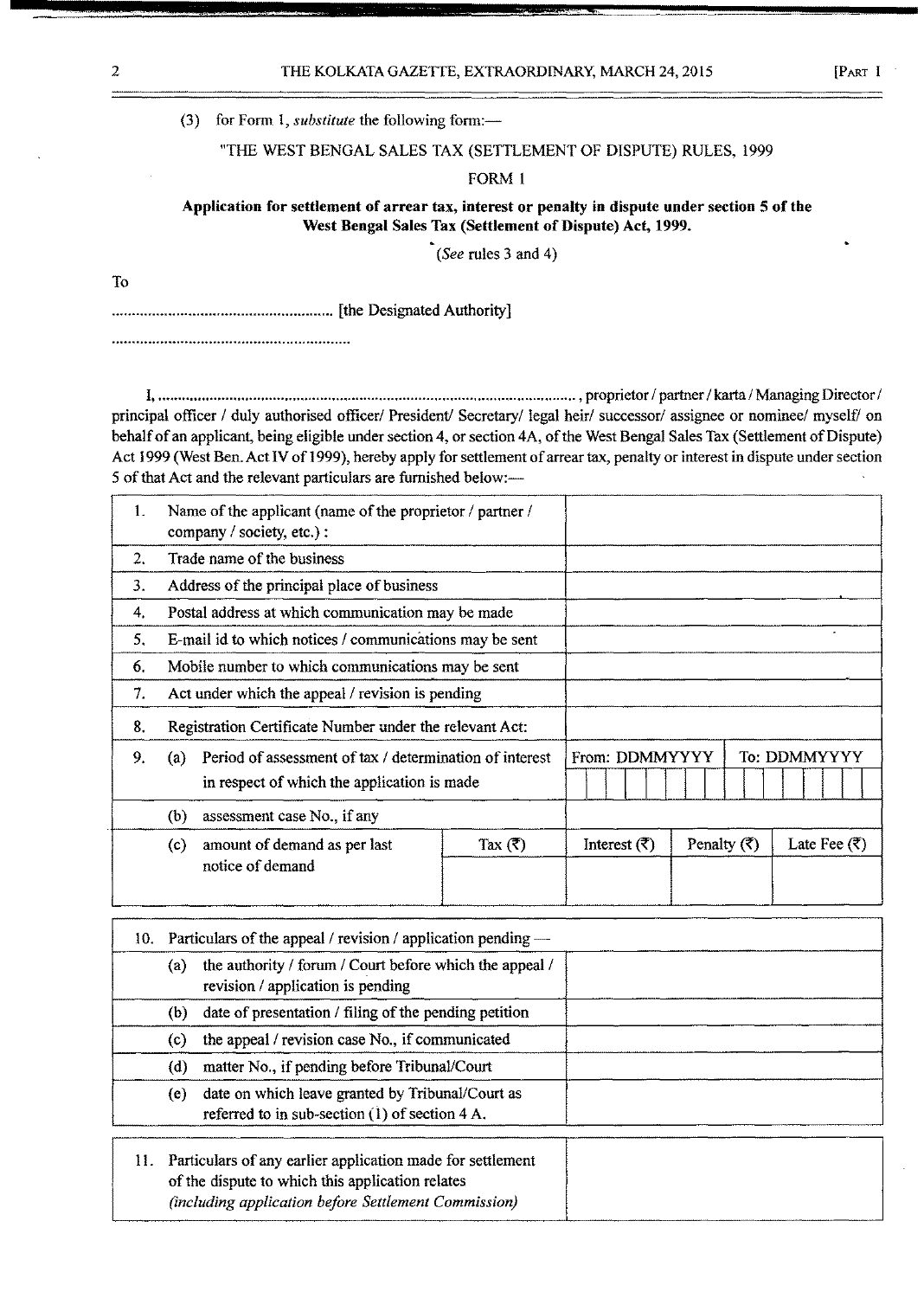## PART I] THE KOLKATA GAZETTE, EXTRAORDINARY, MARCH 24, 2015 3

| 12. | Calculation of arrear tax in dispute and<br>arrear interest in dispute for the period | As per<br>impugned order | As admitted | Arrear in dispute |
|-----|---------------------------------------------------------------------------------------|--------------------------|-------------|-------------------|
|     | Amount of tax payable $(\overline{\mathfrak{F}})$ :<br>(a)                            |                          |             |                   |
|     | Amount of interest payable $(\vec{\tau})$ :<br>(b)                                    |                          |             |                   |

13. (a) Information about arrear tax in dispute owing to non-furnishing or non-production of certificate or declaration prescribed under the relevant Act [Sec.  $7(a)(i)$  of the WB(SOD) Act, 1999]

| SI. | Provision   | Rate              | Turnover of                    | Turnover of                   | Turnover of                    | Turnover of            | Applicable   | Remaining  |
|-----|-------------|-------------------|--------------------------------|-------------------------------|--------------------------------|------------------------|--------------|------------|
| No. | of relevant | of                |                                | sale/purchase   sale/purchase | sale/purchase                  | sale/purchase          | rate of tax  | balance    |
|     | Act/rule    | $\frac{1}{2}$ (%) | involved in                    | relating to                   | for which                      | not yet                | in absence   | amount of  |
|     |             |                   | claim under                    | arrear tax in                 | declarations /                 | supported by           | of declara   | arrear tax |
|     |             |                   | the relevant                   | dispute for                   | certificates                   | declarations /         | tions/       | in dispute |
|     |             |                   | provision $(\overline{\zeta})$ | the impugned                  | received till                  | certificates           | certificates | (3)        |
|     |             |                   |                                | order $(\overline{\zeta})$    | date $(\overline{\mathbf{x}})$ | $(\tilde{\mathbf{c}})$ | $(\%)$       |            |
| (1) | (2)         | (3)               | (4)                            | (5)                           | (6)                            | (7)                    | (8)          | $(9)^*$    |
|     |             |                   |                                |                               |                                |                        |              |            |
|     |             |                   |                                |                               |                                |                        |              |            |
|     |             |                   |                                |                               |                                |                        |              |            |
|     | TOTAL:      |                   |                                |                               |                                |                        |              |            |

\* Calculation of column 9: Turnover as in column 7 with tax rate as in column 8

| (b)               | Information relating to arrear tax in dispute [Sec. $7(a)(ii)$ of the WB(SOD)Act, 1999].                                               |  |
|-------------------|----------------------------------------------------------------------------------------------------------------------------------------|--|
|                   | Arrear tax in dispute owing to disallowance of claim of input tax credit<br>$\left( i\right)$<br>under the relevant Act $(\vec{\tau})$ |  |
|                   | 15% of (i) above payable under Sec. 7(a)(ii)(A) of the Act $(\overline{\mathfrak{C}})$<br>(ii)                                         |  |
|                   | (iii) Arrear tax in dispute, other than in (a) and (b)(i) above $(\bar{\tau})$                                                         |  |
|                   | (iv) 55% of (iii) above payable under Sec. 7(a)(ii)(B) of the Act $(\vec{\tau})$                                                       |  |
| $\left( c\right)$ | Total amount payable for settlement of arrear tax in dispute $(\vec{\tau})$<br>$[(a)(9) TOTAL + (b)(ii) + (b)(iv)]$                    |  |
| (d)               | Interest demanded for non-payment/delayed payment of admitted tax $(\vec{\tau})$                                                       |  |
| (e)               | Arrear interest in dispute for non-payment of arrear tax in dispute $(\vec{\tau})$                                                     |  |

|     | 14. Details of payment of tax and interest :-                                                                                                  | Tax $(3)$ | Interest $(3)$ |
|-----|------------------------------------------------------------------------------------------------------------------------------------------------|-----------|----------------|
| (a) | Payment as per demand notice in accordance with impugned order                                                                                 |           |                |
| (b) | Payment made subsequently for filing the appeal/revision<br>petition as in sl. 10 (including payments which are not shown<br>in demand notice) |           |                |

| 15. Details of payment(s) made for making this application for settlement of dispute :- |      |      |               |        |                       |
|-----------------------------------------------------------------------------------------|------|------|---------------|--------|-----------------------|
| GRN / Challan No.                                                                       | Date | Bank | <b>Branch</b> | Period | Amount $(\vec{\tau})$ |
|                                                                                         |      |      |               |        |                       |
|                                                                                         |      |      |               |        |                       |
|                                                                                         |      |      |               |        |                       |